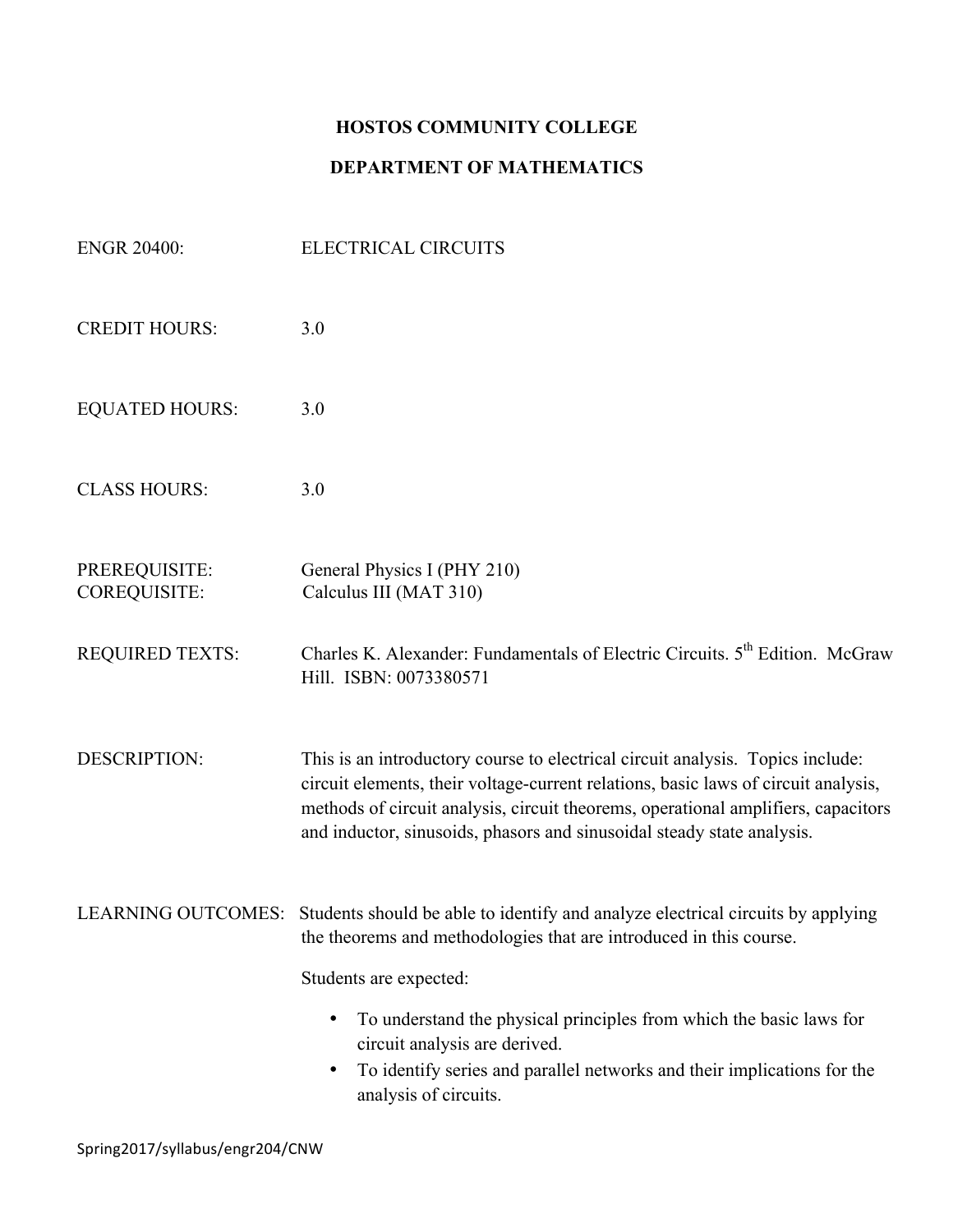|                      | To demonstrate the understanding of circuit analysis by identifying and<br>applying the most suitable methodology for a given circuit.<br>To use operational amplifiers to perform mathematical operations with<br>signals.<br>To understand the representation of signals and circuit elements in both<br>domains, time domain and frequency domain.<br>To perform analysis on RLC circuits with sinusoidal inputs in the<br>frequency domain.     |
|----------------------|-----------------------------------------------------------------------------------------------------------------------------------------------------------------------------------------------------------------------------------------------------------------------------------------------------------------------------------------------------------------------------------------------------------------------------------------------------|
|                      | GENERAL EDUCATION CORE COMPETENCIES: The practice of electrical circuits analysis promotes<br>the development and practice of the Hostos General Education Core<br>Competencies. Students are expected to increase their awareness on when and<br>how general education competencies are fundamental to the professional<br>practice of engineering. (Please refer to the Hostos General Education Core<br>Competencies for their full description) |
| <b>EXAMINATIONS:</b> | A minimum of two term exams and a comprehensive final examination.                                                                                                                                                                                                                                                                                                                                                                                  |
| <b>GRADES:</b>       | $A, A, B^+, B, B, C^+, C, D, I, F$                                                                                                                                                                                                                                                                                                                                                                                                                  |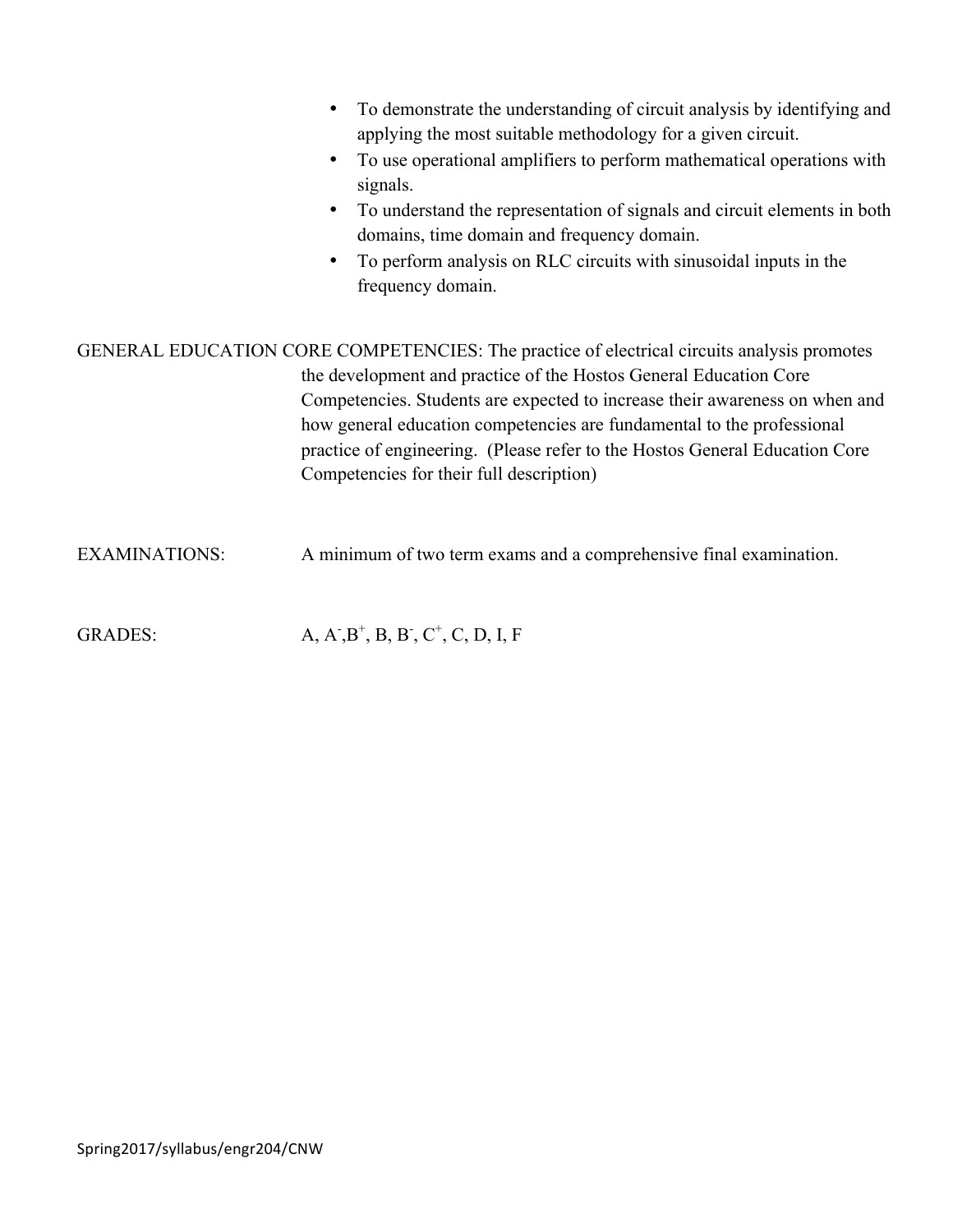## **COURSE OUTLINE ENGR 20400 - ELECTRICAL CIRCUITS**

| 1. | BASIC CONCEPTS AND BASIC CIRCUIT LAWS (Ch. 1,2)     | (4 sessions)  |
|----|-----------------------------------------------------|---------------|
|    | System of Units.<br>$\bullet$                       |               |
|    | The Unit of Charge, Current, Voltage and Power<br>٠ |               |
|    | Passive Sign Convention<br>$\bullet$                |               |
|    | Passive and Active Circuit Elements<br>٠            |               |
|    | Ohm's Law<br>٠                                      |               |
|    | Kirchhoff's Laws<br>$\bullet$                       |               |
|    | Series and Parallel Resistors<br>٠                  |               |
|    | <b>Current and Voltage Division</b><br>٠            |               |
|    | <b>Wye-Delta Transformations</b>                    |               |
|    |                                                     |               |
| 2. | <b>METHODS OF ANALYSIS (Ch. 3)</b>                  | (4 sessions)  |
|    | Nodal Analysis,<br>٠                                |               |
|    | Mesh Analysis                                       |               |
|    |                                                     |               |
| 3. | <b>CIRCUIT THEOREMS (Ch. 4)</b>                     | (4 sessions)  |
|    | Superposition,<br>٠                                 |               |
|    | <b>Source Transformation</b><br>٠                   |               |
|    |                                                     |               |
|    | Thevenin's Theorem<br>$\bullet$                     |               |
|    | Norton's Theorem                                    |               |
|    | <b>Maximum Power Transfer</b><br>٠                  |               |
|    |                                                     |               |
|    | TERM EXAM #1                                        | $(1$ session) |
|    | 4. OPERATIONAL AMPLIFIERS (Ch. 5)                   | (3 sessions)  |
|    | <b>Operational Amplifiers</b>                       |               |
|    | <b>Ideal Operational Amplifiers</b>                 |               |